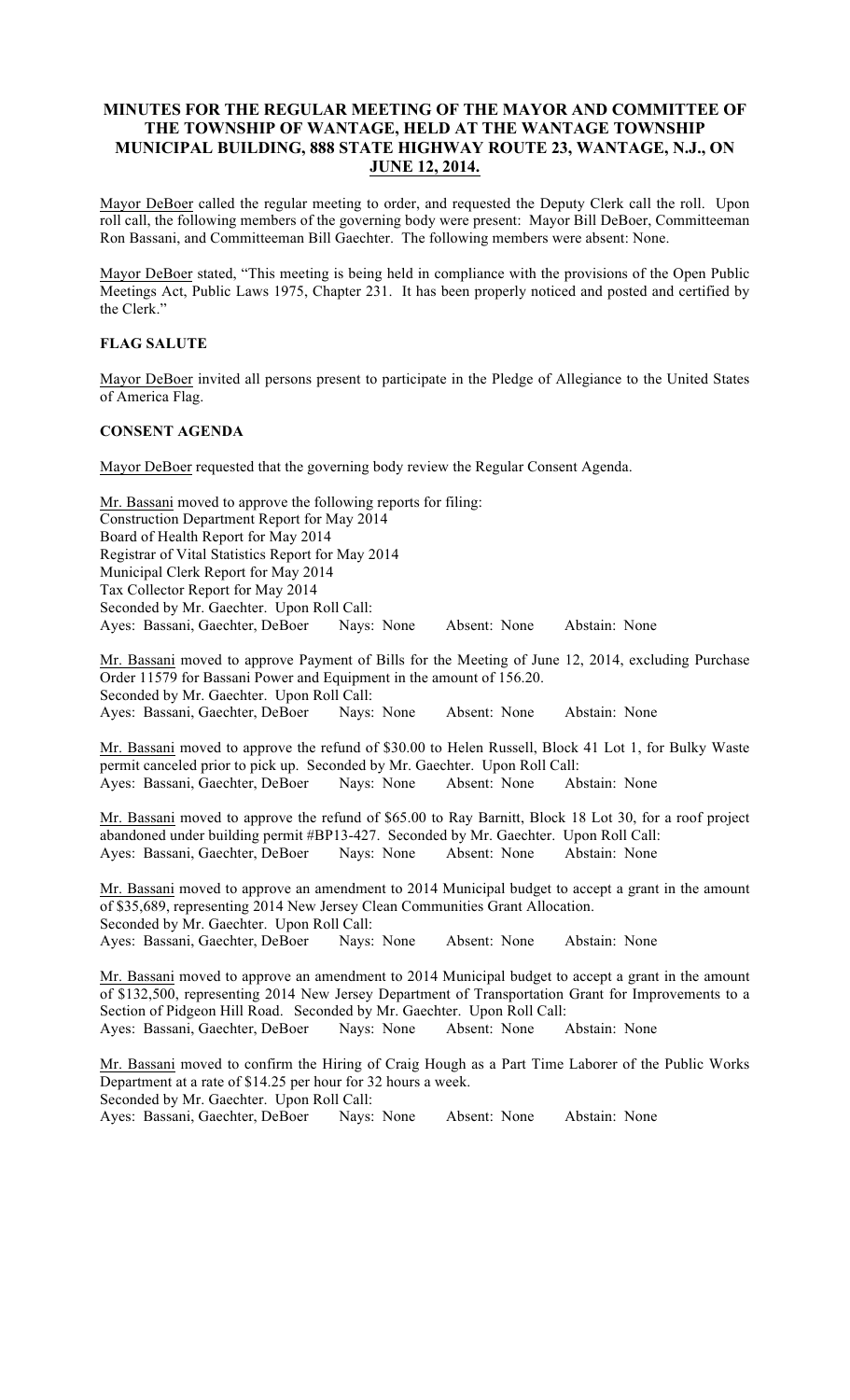# PAGE TWO OF THE MINUTES OF JUNE 12, 2014

Mr. Bassani moved to approve the Renewal of Various Liquor Licenses of Wantage Township for the 2014-15 Licensing Term, as follows:

BE IT RESOLVED, that the Mayor and Committee of the Township of Wantage, in the County of Sussex, State of New Jersey, does hereby approve the renewal of the liquor licenses named below for the licensing term of July 1, 2014 through June 30, 2015

| PLENARY RETAIL CONSUMPTION LICENSES: |                                           |                               |
|--------------------------------------|-------------------------------------------|-------------------------------|
| License #                            | Licensee & Location:                      | Trading As:                   |
| 1924-33-001-007                      | <b>AKSHAR Liquors Wantage LLC</b>         |                               |
|                                      | 65 Route 639                              | Airport Pub & Package         |
| 1924-33-002-004                      | Douglas J. Thomson                        |                               |
|                                      | 447 Route 284                             | Cabin Fever                   |
| 1924-33-003-008                      | ARETEO LLC.                               |                               |
|                                      | 1 Libertyville Road                       | The Stuffed Olive             |
| 1924-33-006-006                      | Penne Vodka Inc.                          |                               |
|                                      | Inactive                                  | n/a                           |
| 1924-33-007-003                      | Presti Liquor LLC                         |                               |
|                                      | 289 Route 23                              | <b>Sussex Queen Diner</b>     |
| 1924-33-008-008                      | Jersey Innovative Investments LLC         |                               |
|                                      | 205 Route 23                              | Wantage Plaza Liquor Outlet   |
|                                      | PLENARY RETAIL DISTRIBUTION LICENSES:     |                               |
| 1924-44-011-003                      | HPlay Liquors, LLC                        |                               |
|                                      | 83 Hamburg Ave, Route 23                  | Woody's Liquor Shop           |
|                                      | <b>CLUB LICENSES:</b>                     |                               |
| 1406-31-012-001                      | Pvt. Charles Auberger Post 213            |                               |
|                                      | American Legion                           |                               |
|                                      | 915 Route 23                              | American Legion Post 213      |
| 1406-31-013-001                      | Sussex Lodge #2288 BPOE                   |                               |
|                                      | Route 565 Lewisburg Rd                    | Sussex Lodge #2288            |
|                                      | Seconded by Mr. Gaechter. Upon Roll Call: |                               |
| Ayes: Bassani, Gaechter, DeBoer      | Nays: None                                | Absent: None<br>Abstain: None |
|                                      |                                           |                               |

Mr. Bassani moved to approve the release of \$10,168 Bid Security to H&H Mack upon successful delivery of vehicle. Seconded by Mr. Gaechter. Upon Roll Call: Ayes: Bassani, Gaechter, DeBoer Nays: None Absent: None Abstain: None

### MAYOR'S ACTIONS

Mayor DeBoer appointed Nancy Nolte of Mount Salem Road to a seat on the Wantage Township Board of Recreation Commissioners, to fill a vacant seat with a term running through December 31, 2015

Mayor DeBoer appointed Tanya Chiofalo of Bantry Terrace to serve as Alternate #1 on the Board of Recreation Commissioners for a term running through December 31, 2015

### BILL LIST Continued

Mr. Gaechter moved to approve the Purchase Order 11579 for Bassani Power and Equipment in the amount of \$156.20. The motion was seconded by Mayor DeBoer. Upon roll call, Ayes: Gaechter, DeBoer Nays: None Absent: None Abstain: Bassani

#### ADMINISTRATOR'S REPORT: None

ATTORNEY'S REPORT: None

### TOWNSHIP COMMITTEE REPORTS:

Committeeman Gaechter: None

Committeeman Bassani: offered his congratulations to Jon Morris for his Primary win.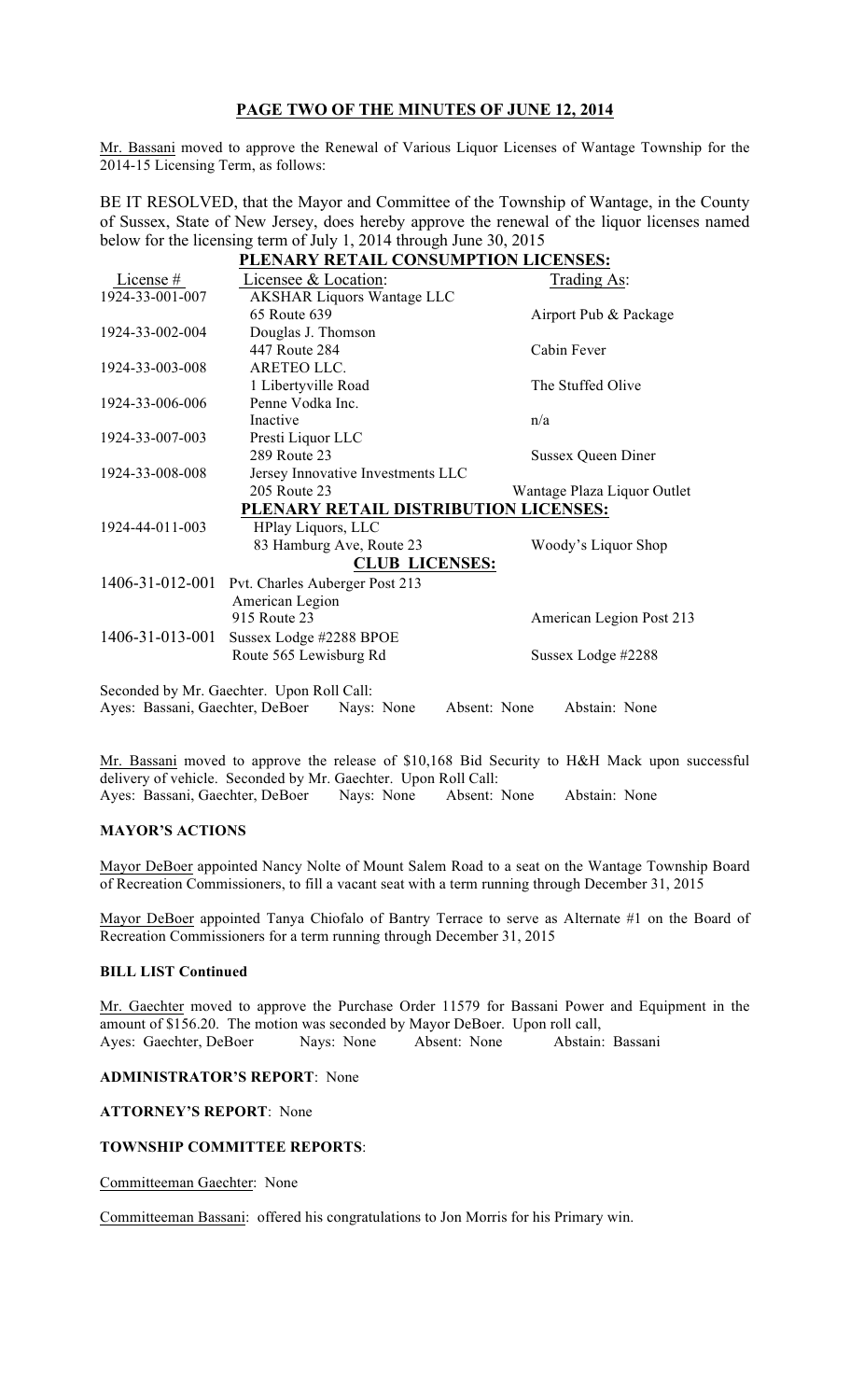# PAGE THREE OF THE MINUTES OF JUNE 12, 2014

Mayor DeBoer: stated that there was a great turn out at Wantage Day, and a good time was had by all. He acknowledged the great efforts of the Recreation Commission in making the event a success. Mayor DeBoer also spoke about Mackenzie Genung, of Newton, who, instead of receiving gifts at her eighth birthday bowling party, asked her friends to bring supplies for the care of animals. The Wantage Pound, because of Mackenzie's request, received numerous items, including dog and cat food, toys, bleach, paper towels, cloth towels, and cat and dog treats. He added that Mackenzie is a young person that we can all be proud of and that she has been sent a Citizens Award signed by the mayor.

### OLD BUSINESS: None

#### NEW BUSINESS:

### Final Adoption of Ordinance 2014-11: Special Emergency For Tax Map Preparation

Mr. Bassani moved to adopt on final reading, Ordinance 2014-11, "AN ORDINANCE AUTHORIZING AN EMERGENCY APPROPRIATION AS AUTHORIZED BY N.J.S.A. 40A:4-53 et. seq. FOR THE PREPARATION OF AN APPLOVED TAX MAP." Mr. Gaechter seconded the motion. There being no public comment, Mayor DeBoer requested a Roll Call: Ayes: Bassani, Gaechter, DeBoer Nays: None Absent: None Abstain: None

### Introduction of Ordinance 2014-12: Bond Ordinance for Volcanic Hill Road Improvement

Mr. Bassani moved to introduce on first reading, Ordinance 2014-12, entitled "BOND ORDINANCE PROVIDING FOR IMPROVEMENTS TO VOLCANIC HILL ROAD IN AND BY THE TOWNSHIP OF WANTAGE, IN THE COUNTY OF SUSSEX, NEW JERSEY, APPRORIATING \$115,000 THEREFOR, AUTHORIZING THE ISSUANCE OF \$109,250 BONDS OR NOTES OF THE TOWNSHIP FOR FINANCING PART OF THE COST THEREOF," final hearing date scheduled for July 17, 2014. Mr. Gaechter seconded the motion. Upon Roll Call:

Ayes: Bassani, Gaechter, DeBoer Nays: None Absent: None Abstain: None

Motion made by Mr. Bassani to amend the Capital Budget of Wantage Township to reflect the inclusion of the project for Improvements to Volcanic Hill Road. Mr. Gaechter seconded the motion. Upon Roll Call:

Ayes: Bassani, Gaechter, DeBoer Nays: None Absent: None Abstain: None

### Introduction of Ordinance 2014-13: Direct Deposit

Motion made by Mr. Bassani to introduce on first reading, Ordinance 2014-13, entitled "AN ORDINANCE TO MANDATE DIRECT DEPOSIT FOR MUNICIPAL EMPLOYEES BY THE TOWNSHIP OF WANTAGE PURSUANT TO C. 52:14-15 et. seq." with a final hearing date scheduled for June 25, 2014. Mr. Gaechter seconded the motion. Upon Roll Call: Ayes: Bassani, Gaechter, DeBoer Nays: None Absent: None Abstain: None

### Approval of minutes

Motion made by Mr. Bassani to adopt the minutes of the Wantage Township governing body meeting held on May 15. 2014. Mr. Gaechter seconded the motion. Upon Roll Call: Ayes: Bassani, Gaechter, DeBoer Nays: None Absent: None Abstain: None

### OPEN PUBLIC SESSION:

Jackie Espinoza, of Jersey Central Power & Light, introduced herself and invited the Committee to tour the JCP&L Northern Dispatch Office in Morristown. Tours are held monthly. She works at the Newton office. Ms. Espinoza warned about the Green Dot scam.

Kathy Gorman spoke about the dispute between a Frankford 4-H Member and the New Jersey State Fair regarding the Fair requirement that only de-horned goats be allowed to be shown at the Fair. Ms. Gorman asked that the Committee support the 4-H girl who believes that it is inhumane to de-horn goats. Ms. Gorman stated that a covering could be used over the goat horns, but added that other horned animals are shown at the fair.